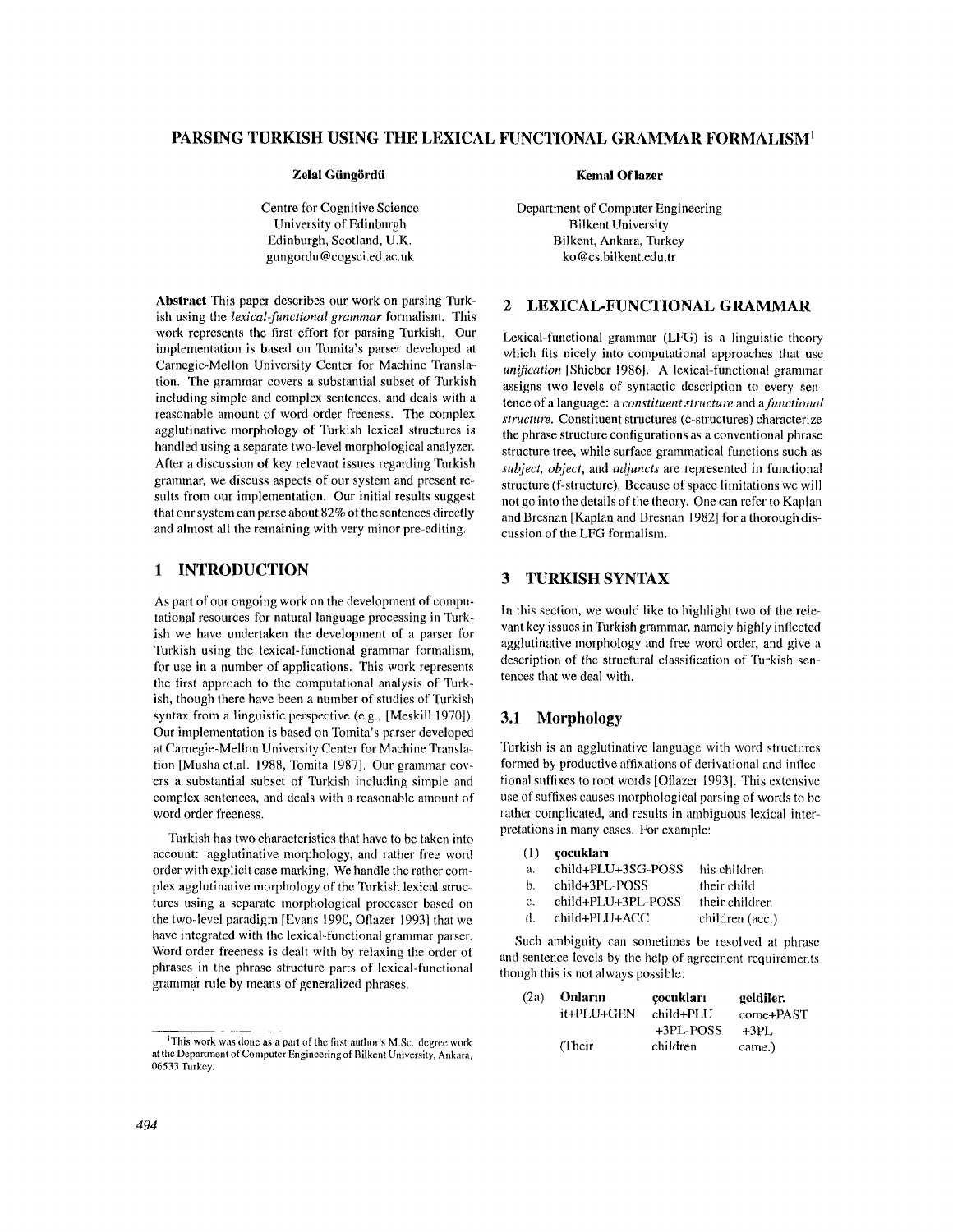Table 1: Percentage of different word orders in Turkish.

| Sentence   | Children | Adult  |
|------------|----------|--------|
| Type       | Speech   | Speech |
| SOV        | 46%      | 48%    |
| OSV        | 7%       | 8%     |
| <b>SVO</b> | 17%      | 25%    |
| OVS        | 20%      | 13%    |
| <b>VSO</b> | 10%      | 6%     |
| VOS        | 0%       | 0%     |

| (2b) | - Cocukları        | geldiler.     |
|------|--------------------|---------------|
|      | child+PLU+3SG-POSS | come+PAST+3PL |
|      | (His children)     | came.)        |
|      | child+PLU+3PL-POSS | come+PAST+3PL |
|      | (Their children)   | came.)        |

For example, in (2a) only the interpretation (1c) (i.e., *their children*) is possible because:

- the agreement requirement between the modifier and the modified parts in a possessive compound noun eliminates  $(1a)^2$
- $\bullet$  the facts that gel (come) does not subcategorize for an accusative marked direct object, and that in Turkish the subject of a sentence must be nominative<sup>3</sup> eliminate  $(1d)$ .
- the agreement requirement between the subject and the verb of a sentence eliminates  $(1b)$ .<sup>4</sup>

In  $(2b)$ , both  $(1a)$  and  $(1c)$  are possible *(his children*, and their children, respectively) because the modifier of the possessive compound noun is a covert one: it may be either onun (his) or onların (their). The other two interpretations are eliminated due to the same reasons as in (2a).

#### $3.2$ **Word Order**

If we concern ourselves with the typical order of constituents, Turkish can be characterized as being a subject- $object$ -verb (SOV) language, though the data in Table 1 from Erguvanlı [Erguvanlı 1979], shows that other orders for constituents are also common (especially in discourse). In Turkish it is not the position, but the case of a noun phrase that determines its grammatical function in the sentence. Consequently typical order of the constituents may change rather freely without affecting the grammaticality of a sentence. Due to various syntactic and pragmatic constraints, sentences with the non-typical orders are not stylistic variants of the typical versions which can be used interchangeably in any context [Erguvanlı 1979]. For example, a constituent that is to be emphasized is generally placed immediately before the verb. This affects the places of all the constituents in a sentence except that of the verb;

| (3a) | Ben<br>ł      | çocuğa                                   | child+DAT_ | kitabı<br>book+ACC<br>+ISG |     | verdim.<br>give+PAST                        |
|------|---------------|------------------------------------------|------------|----------------------------|-----|---------------------------------------------|
|      |               | (I gave the book to the child.)          |            |                            |     |                                             |
|      | (3b) — Cocuğa |                                          | kitabı     |                            | ben | verdim.                                     |
|      |               | child+DAT book+ACC                       |            |                            |     | give+PAST                                   |
|      | +ISG          |                                          |            |                            |     |                                             |
|      |               | (It was me who gave the child the book.) |            |                            |     |                                             |
| (3c) | Ben           | kitabı                                   |            | çocuğa                     |     | verdim.                                     |
|      |               |                                          | book+ACC = | $+1SG$                     |     | child+DAT give+PAST                         |
|      |               |                                          |            |                            |     | (It was the child to whom I gave the book.) |

(3a) is an example of the typical word order whereas in (3b) the subject, *ben*, is emphasized. Similarly, in (3c) the indirect object, *çocuğa*, is emphasized.

In addition to these possible changes, the verb itself may move away from its typical place, i.e., the end of the sentence. Such sentences are called *inverted sentences* and are typically used in informal prose and discourse.

However, this looseness of ordering constraints at sentence level does not extend into all syntactic levels. There are even constraints at sentence level:

• A nominative direct object should be placed immediately before the verb.<sup>5</sup> Hence, (5b) is ungrammatical: $6$ 

|  | (5a) Ben cocuğa               | kitap verdim.                  |
|--|-------------------------------|--------------------------------|
|  |                               | I child+DAT book give+PAST+1SG |
|  | (I gave a book to the child.) |                                |

\*Cocuğa verdim.  $(5b)$ kitap ben child+DAT give+PAST+1SG book  $\mathbf{I}$ 

• Some adverbial complements of quality (those that are actually qualitative adjectives) always precede the verb or, if it exists, the indefinite direct object:

| (6a) | <b>Yemeĕi</b>               | ivi | -pisirdin.                  |
|------|-----------------------------|-----|-----------------------------|
|      |                             |     | meal+ACC good cook+PAST+2SG |
|      | (You cooked the meal well.) |     |                             |

- İyi  $(6b)$ yemeği pişirdin. meal+ACC cook+PAST+2SG  $9000$ (You cooked the good meal.)
- 1 vi  $(6c)$ vemek pisirdin. cook+PAST+2SG meal good (You cooked a good meal./You cooked a meal well.)

Note that although  $(6b)$  is grammatical *iyi* is no more an adverbial complement, but is an adjective that modifies yemeği. Note also that (6c) is ambiguous: iyi can be interpreted either as an adjective modifying *yemek* or as an

 $2$ The agreement of the modifier must be the same as the possessive of the modified with the exception that if the modifier is third person plural the possessive of the modified may be third person singular.

In Turkish, the nominative case is unmarked.

<sup>&</sup>lt;sup>4</sup>In a Turkish sentence, person features of the subject and the verb should be the same. This is true also for the number features with one exception: third person plural subjects may sometimes take third person singular verbs.

<sup>&</sup>lt;sup>5</sup>In Turkish, a transitive verb that subcategorizes for a direct object, can take either an accusative marked or a nominative marked (unmarked on the surface) noun phrase for that object. The function of accusative case marking is to indicate that the object refers to a particular definite entity. though there are very rare cases where this is not the case.

 ${}^{6}$ Note that (3b,c) are grammatical since the direct object, kitabi, is marked accusative.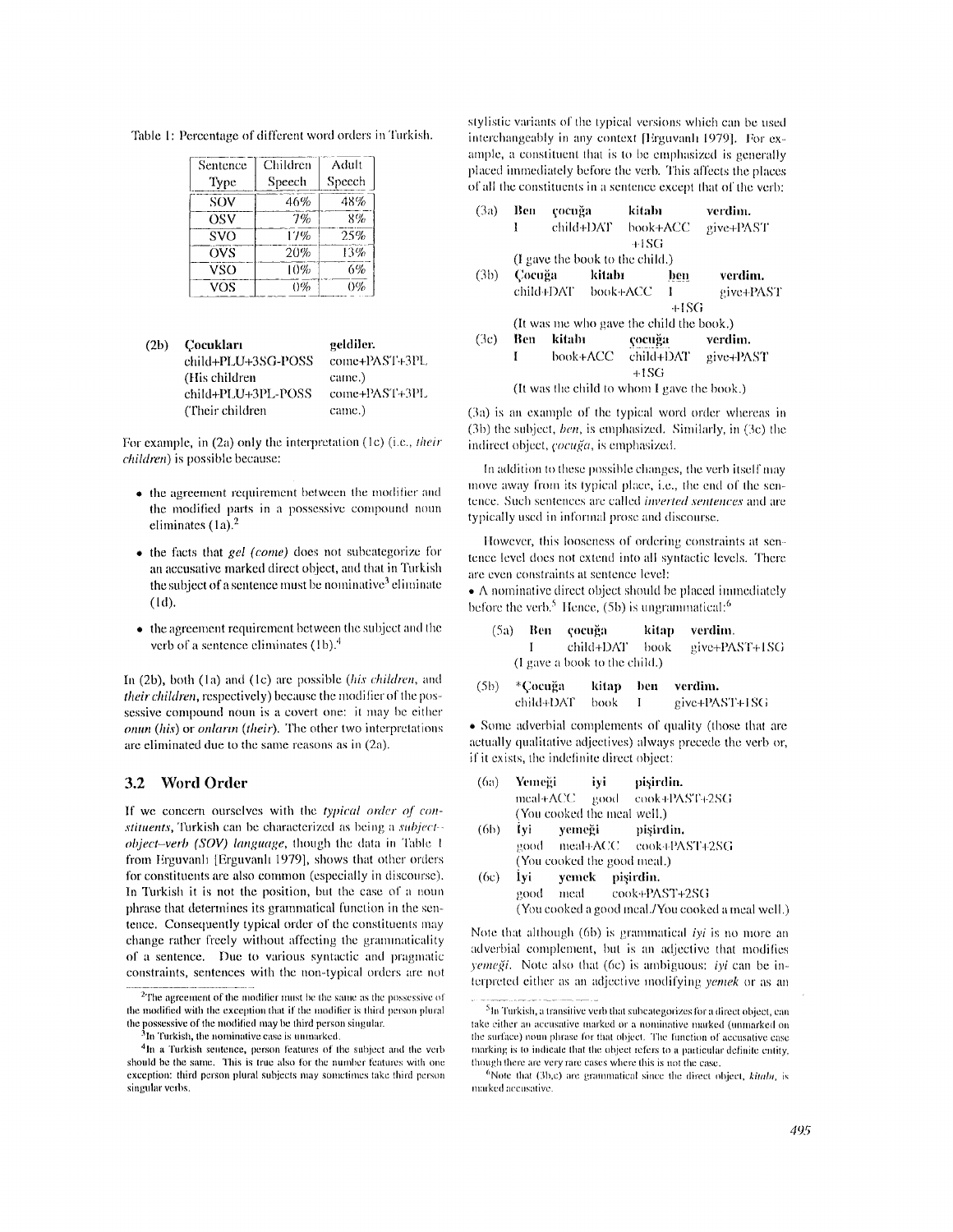adverb modifying *pişirdin*.<sup>7</sup>

## **3.3 ' Structural Classification of Sentences**

The following summarizes the major classes of sentences in Turkish.

**,Simple Sentences:** A simple sentence contains only one independent judgement. The sentences in  $(2)$ ,  $(3)$ ,  $(4a)$ , (5a), and (6) are all examples of simple sentences.

**,Complex Sentences :** In Turkish, a sentence can be transformed into a construction with a *verbal noun*, a *participle* or a *gerund* by affixing certain suffixes to the verb of the sentence. Complex sentences are those that include such dependent (subordinate) clauses as their constituents, or as modifiers of their constituents. Dependent clauses may themselves contain other dependent clauses. So, we may have embedded structures such **as:** 

| (7) | <b>Burada</b>  | icilebilecek                | SH    |
|-----|----------------|-----------------------------|-------|
|     | here+LOC       | drink+PASS+POT<br>+FUT+PART | water |
|     | bulamayacağımı | zannetmek                   | doğru |
|     | find+NEG-POT   | think+INF                   | right |
|     | +FUT+PART      |                             |       |
|     | +1SG-POSS      |                             |       |
|     | +ACC           |                             |       |
|     | olmazdı.       |                             |       |
|     | be+NEG+AOR     |                             |       |
|     | +PAST+3SG      |                             |       |
|     |                |                             |       |

(It wouldn't have been right for me to think that I wouldn't be able to find drinkable water here.)

The subject of (7) (burada icilebilecek su bulamay*acağımı zannetmek - to think that I wouldn't be able to find drinkable water here)* is a nominal dependent clause whose definite object (burada içilebilecek su bulamayacağımı *that I wouldn't be able to find drinkable water here)* is an adjectival dependent clause which acts as a nominal one. The indefinite object of this definite object *(icilebilecek su - drinkable water*) is a compound noun whose modifier part is another adjectival dependent clause *(icilebilecek drinkable),* and modified part is a noun *(su - water).* 

It should be noted that there are other types of sentences in the classification according to structure. However, we will not be concerned with them here because of space limitations. (See Şimşek [Şimsek 1987], and Güngördü [Güngördü 1993] for details.)

# **4 SYSTEM ARCHITECTURE AND IM-PLEMENTATION**

We have implemented our parser in the grammar developmeat environment of the Generalized LR Parser/Compiler developed at Carnegie Mellon University Center for Machine Translation. No attempt has been made to include



Figure 1: The system architecture.

morphological rules as the parser lets us incorporate onr own morphological analyzer for wbich we use a full scale two-level specification of Turkish morphology based on a lexicon of about 24,000 root words[Oflazer 1993]. This lexicon is mainly used for morphological analysis and has limited additional syntactic and semantic information, and is augmented with an argument structure database.<sup>8</sup>

Figure 1 shows the architecture of our system. When a sentence is given as input to the program, the program first calls the morphological analyzer for each word in the sentence, and keeps the results of these calls in a list to be used later by the parser.<sup>9</sup> If the morphological analyzer fails to return a structure for a word for any reason (e.g., the lexicon may lack the word or the word may be misspelled), the program returns with an error message. After the morphological analysis is completed, the parser is invoked to check whether the sentence is granmmtical. The parser performs bottom-up parsing. During this analysis, whenever it consumes a new word from the sentence, it picks up the morphological structure of this word from the list. If the word is a finite verb or an infinitival, the parser is also provided with the subcategorization frame of the word, At the end of the analysis, if the sentence is grammatical, its f-structure is output by the parser.

- I. ((\*CAT\* N) (\*R\* "ev") (\*CASE\* LOC) (\*CONV\* ADJ "ki") (\*AGE\* 3PL) (\*CASE\* GEN) )
- 2. ((\*CAT\* N) (\*R\* "ev") (\*CASE\* LOC) (\*CONV\* ADJ "ki") (\*AGR\* 3PL) (\*POSS\* 2SG))

<sup>9</sup>Recall that there may be a number of morphologically ambiguous interpretations of a word. In such a case, the morphological analyzer returns all of the possible morphological structures in a list, and the parser takes care of the ambiguity regarding the grammar rules.

<sup>7</sup>The second interpretation is possible since *yemek* is an indefinite direct object.

<sup>8</sup>The morphological mudyzer returns a list *nfJkature-vahw* pairs. For instance for the word *evdekilerin* (of those (things) in the house/your things in the house) it will return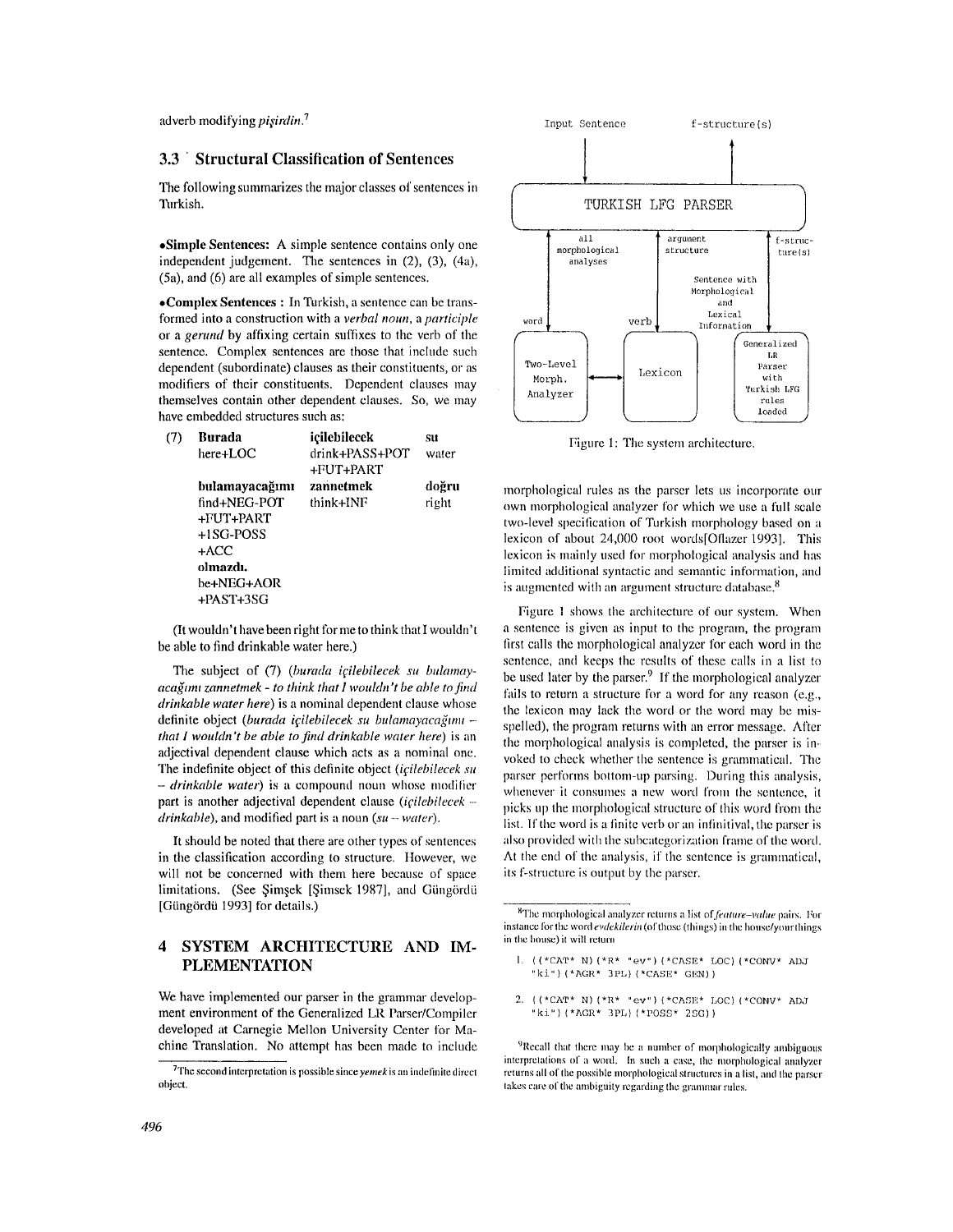| Category               | Number of Rules |
|------------------------|-----------------|
| Noun phrases           |                 |
| Adjectival phrases     | 10              |
| Postpositional phrases | 24              |
| Adverbial constructs   | 50              |

TOTAL 153

Table 2: The number of rules for each category in the grammar.

# **5 TItE GRAMMAR**

Verb phrases Dependent clauses **Sentences** 

Lexical look up rules

In this section, we present an overview of the LFG specification that we have developed for Turkish syntax. Our grammar inchldes rules for *sentences, dependent clauses, noun phrases, adjectival phrases, postpositional phraxes, adverbial constructs, verb phrases, and a number of lexical look up rules.*<sup>10</sup> Table 2 presents the number of rules for each category in the grammar. There are also some intermediary rules, not shown here.

Recall that the typical order of constituents in a sentence may change due to a number of reasons. Since the order of phrases is tixed in the phrase structure component of an LFG rule, this rather free nature of word order in sentence level constitutes a major problem. In order to keep from using a number of redundant rules we adopt the following strategy in our rules: We use the same place bolder, <XP>, for all the syntactic categories in the phrase structure component of a sentence or a dependent clause rule, and check the categories of these phrases in the equations part of the rule. In Figure 2, we give a grammar rule for the sentence with two constituents, with an informal description of the equation part. $^{11}$ 

Recall also that an indefinite object should be placed immediately before the verb, and some adverbial complements of quality (those that are actually qualitative adjectives) always precede the verb or, if it exists, the indefinite direct object. In our grammar, we treat such objects and adverbial complements as parts of the verb phrase. So, we do not check these constraints at the sentence or dependent clause level.

# **6 PERFORMANCE EVALUATION**

In this section, we present some results about the performance of our system on test runs with four different texts on different topics. All of the texts are articles taken from magazines. We used the CMU Common Lisp system running

```
(<i>S</i> > <i><=</i> > (<i>KP</i> > <i>KP</i>)1) if x1's category is VP then
      assign x1 to the functional structure
      of the verb of the sentence 
     if x2's category is VP then 
      assign x2 to the functional structure
      of the verb of the sentence
```
2) for  $i = 1$  to 2 do

if xi has already been assigned to the verb then do nothing

if xi's category is ADVP then add xi to the adverbial complements of the sentence

if xi's category is NP and xi's case is nominative then assign xi to the functional structure of the subject of the sentence

- if xi's category is NP then if the verb of the sentence can take an object with this case (consider also the voice of the verb) add xi to the objects of the verb
- 3) check if the verb has taken all the objects that it has to take
- 4) make sure that the verb has not taken more than one object with the same thematic role
- 5) check if the subject and the verb agree in number and person: if the subject is defined (overt) then
	- if the agreement feature of the subject is third person plural then the agreement feature of the *verb* may be either third person singular or third person plural else
		- the agreement features of the subject and the verb must be the same
	- else if the subject is undefined (covert) then assign the agreement feature of the verb to that of the subject

Figure 2: An LFG rule for the sentence level given with an informal description of the equation part.

I°Recall that no morphological rules are included. The lcxical look up rules are used just to call the morphological analyzer.

<sup>&</sup>lt;sup>11</sup> Note that  $x\theta$ ,  $x\ell$ , and  $x\ell$  refer to the functional structures of the sentence, the first constituent and the second constituent in the phrase structure, respectively.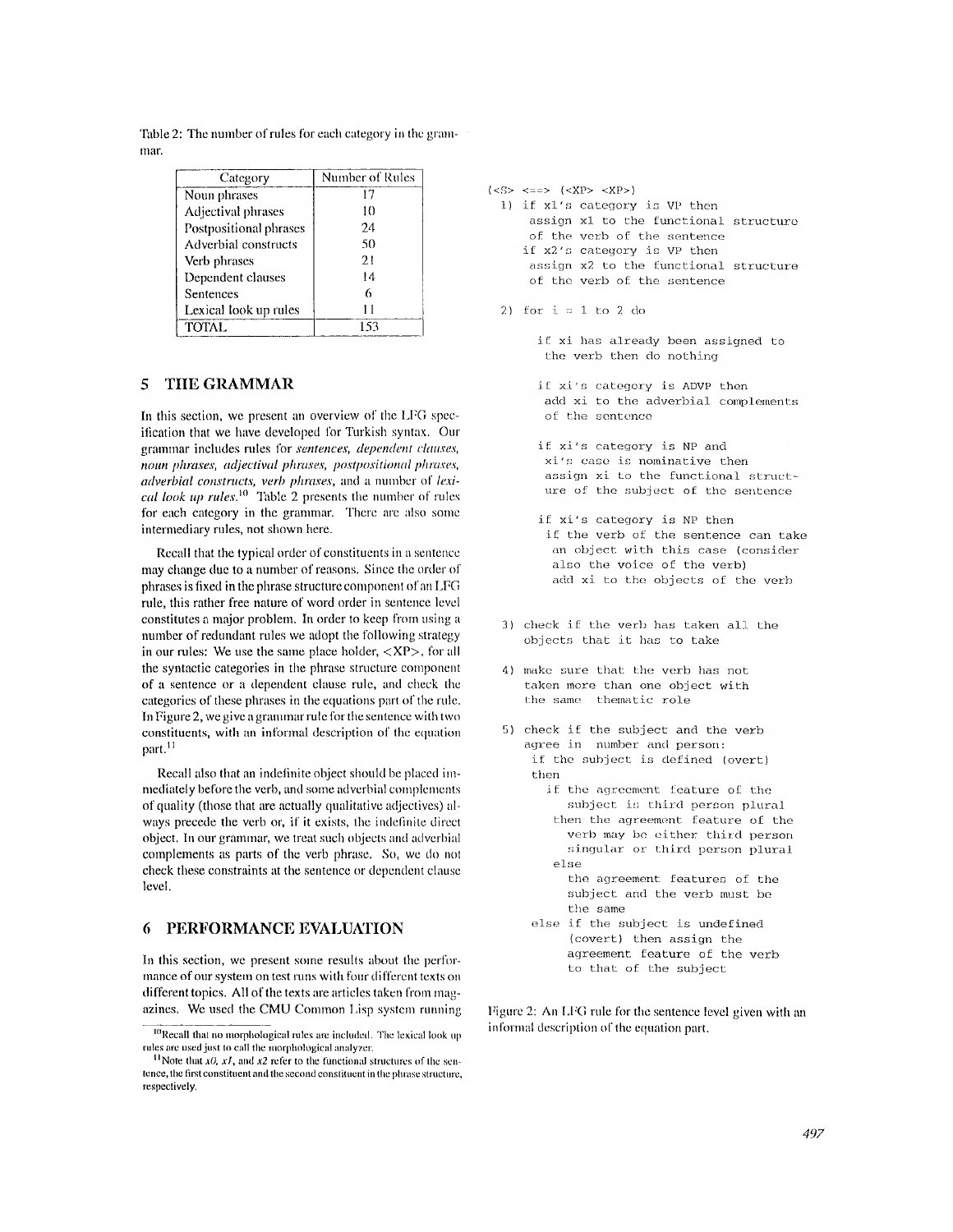|      |      | #S    | #S   | #S      | #P    | Secs  |
|------|------|-------|------|---------|-------|-------|
| Doc  | #S   | in    | ign. | after   | per   | per   |
|      |      | Scope |      | Pre-ed. | Sent. | Sent. |
|      | 43   | 30    | 0    | 55      | 4.28  | 12.26 |
| 2    | 51   | 41    | 2    | 62      | 5,02  | 892   |
| 3    | 56   | 48    |      | 64      | 4.87  | 10.28 |
| 4    | 80   | 70    | 0    | 97      | 3.25  | 7.46  |
| Tot. | 230  | 189   | 3    | 279     |       |       |
|      | 100% | 82%   |      |         |       |       |

Table 3: Statistical information about the test runs.

#S: Number of sentences, #P: Number of parses.

in a Unix environment, on SUN Sparcstations at Center for Cognitive Science, University of Edinburgh. $<sup>12</sup>$ </sup>

In all of the texts there were some sentences outside our scope. These were:

- ,, sentences that contain finite sentences as their constituents or modifiers of their constituents,
- conditional sentences,
- ,, finite sentences that are connected by coordinators (and/or), and
- $\bullet$  sentences with discontinuous constituents.<sup>13</sup>

We pre-edited the texts so that the sentences were in our scope (e.g., separated finite sentences connected by coordinators and parsed them as independent sentences, and ignored the conditional sentences). Table 3 presents some statistical information about the test runs. The first, second and third columns show the document number, the total number of sentences and the number of sentences that we could parse without pre-editing, respectively. The other columns show the number of sentences that we totally ignored, the number of sentences in the pre-edited versions of the documents, average number of parses per sentence generated and average CPU time for each of the sentences in the texts, respectively. It can be seen that our grammar can successfully deal with about 82% of the sentences that we have experimented with, with almost all remaining sentences becoming passable after a minor pre-editing. This indicates that our grammar coverage is reasonably satisfactory.

Below, we present the output for a sentence which shows very nicely where the structural ambiguity comes out in Turkish.<sup>14</sup> The output for  $(8a)$  indicates that there are four ambiguous interpretations for this sentence as indicated in  $(8b-e):^{15}$ 

| (8a) | Kücük  | kırmızı    | top  | gittikce  | hızlandı. |
|------|--------|------------|------|-----------|-----------|
|      | little | red        | ball | $gO+GER$  | speed up  |
|      |        | red paint+ |      | gradually | +PAST     |
|      |        | 3SG-POSS   |      |           | $+3SG$    |

(8b) The little red ball gradually sped up.

- (8c) The little red (one) sped up as the ball went.
- (Sd) The little (one) sped up as the red ball went.
- $(8e)$  It sped up as the little red ball went.

The output of the parser for the first interpretation is given in Figure 3. This output indicates that the subject of the sentence is a noun phrase whose modifier part is *kiiciik*, and modified part is another noun phrase whose modifier part is *ktrmtzt* and modified part is *top.* The agreement of the subject is third person singular, case is nominative, etc. *Htzlandt* is the verb of the sentence, and its voice is active, tense is past, agreement is third person singular, etc. *Gittikce* is a temporal adverbial complement.

Figures 4 through 7 illustrate the c-structures of the four ambiguous interpretations (8b-e), respectively:<sup>16</sup>

- In (8b), the adjective *kirmizi* modifies the noun *top*, and this noun phrase is then modified by the adjective *kiiçiik*. The entire noun phrase functions as the subject of the main verb *hizlandt*, and the gerund *gittikce* functions as an adverbial adjunct of the main verb.
- In (8c), the adjective *kirmizi* is used as a noun, and is modified by the adjective *küçük*.<sup>17</sup> This noun phrase functions as the subject of the main verb. The noun top functions as the subject of the gerund *gittikce*, and this non-finite clause functions as an adverbial adjunct of the main verb.
- In (Sd), the adjective *kiigtik* is used as a noun, and functions as the subject of the main verb. The noun phrase *ktrmtzt top* functions as the subject of the gerund *gittikce*, and this non-finite clause functions as an adverbial adjunct of the main verb.
- In (8e), the noun phrase *küçük kirmizi top* functions as the subject of the gerund *gittikçe* (cf. (8b) where it functions as the subject of the main verb), and this non-finite clause functions as an adverbial adjunct of the main verb. Note that the subject of the main verb in this interpretation (i.e., *it*) is a covert one. Hence, it does not appear in the c-structure shown in Figure 7.

 $12$ We should however note that the times reported are exclusive of the time taken by the morphological processor, which with a  $24,000$ word root lexicon is rather slow and can process about 2-3 lexical forms per second. We have, however, ported our morphological analyzer to the XEROX TWOL system developed by Karttunen and Beesley [Karttunen and Beesley 1992] and this system can process about 500 forms a second. We intend to integrate this to our system soon.

<sup>&</sup>lt;sup>13</sup> Word order freeness in Turkish allows various kinds of discontinuous constituents, e.g., an adverbial adjunct cutting in the middle of a compound noun.

<sup>&</sup>lt;sup>14</sup>This example is not in any of the texts mentioned above. It is taken from the first author's thesis [Güngördü 1993].

<sup>&</sup>lt;sup>15</sup> In fact, this sentence has a fifth interpretation due to the lexical ambiguity of the second word. In Turkish, *ktrnuz* is the name of a shining, red paint obtained from an insect with the same name. So, (8a) also means *'Itis little red paint sped up as the hall went.'* However, this is very unlikely to come to mind even for native speakers.

<sup>&</sup>lt;sup>16</sup>The e-structures given here are simplified by removing some nodes introduced by certain intermediary rules to increase readability.

<sup>&</sup>lt;sup>17</sup> In Turkish, any adjective can be used as a noun.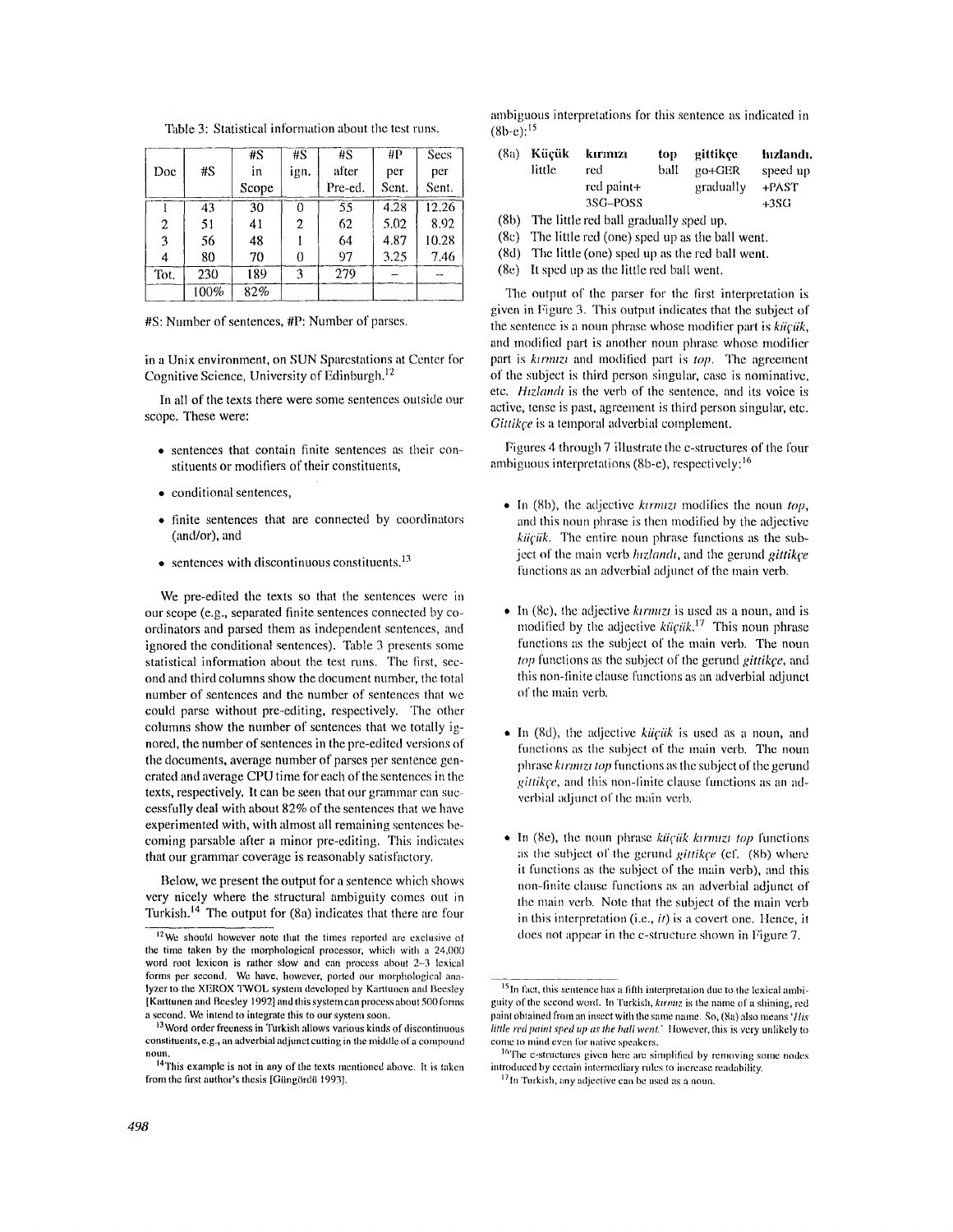```
;*** ambiguity 1 ***
((SUBJ
    ((*AGR* 3SG) (*CASE* NOM)(*DEF^* -)(*CAT* NP)(MODIFIED
                    ((*<b>CAT*</b> NP))(MODIFIER
                              ((*.CASE* NOM) (* AGR* 3SG)(*LEX* "kIrmIZI")(*CAT* ADJ)(*R* "kIrmIzI"))(MODIFIED
                              \left(\text{ (}^\star\text{CAT}^\star \text{ }\text{N}\right)\text{ (}^\star\text{CASE}^\star \text{ }\text{NOM}\right)(*AGR* 3SG)(*LEX* "top")(*R* "top"))
                               (*AGR* 3SG)(*{\tt CASE*} NOM)
                               (*LEX* *top")(*DEF^* - ) ) )(MODIFIER
                    ((*SUB*QUAL) (*CASE*NOM)(*AGR* 3SG)(*LEX* "kUCUk"))
                     \lambda\lambda(VERB)(\hspace{1.5em}(\star\texttt{TYPE*}\hspace{1.5em} \texttt{VERBAL})\hspace{1.5em}(\star\texttt{VOTCE*}\hspace{1.5em}\texttt{ACT})(*LEX* "hIzlandI")(\star_{\rm CAT^{\star}} \ \lor)(*R* "hIzlan")(*ASPECT* PAST)(*AGR* 3SG))(ADVCOMPLEMENTS
         ((*SUB* TEMP) (*LEX* "gittikCe")
                            \left(\,{}^{\star}\mathrm{CAT} \,{}^{\star}\  \,{}^{\star}\mathrm{ADVP}\right)(*\text{conv}*((*WITH-SUFFIX* "dikce")(*\text{CAT*} \ V)(*R* "git")))))
```








Figure 3: Output of the parser for the first the ambiguous interpretation of (8a) (i.e., (8b)).



Figure 4: C-structure for (8b).



Figure 7: C-structure for (8e).